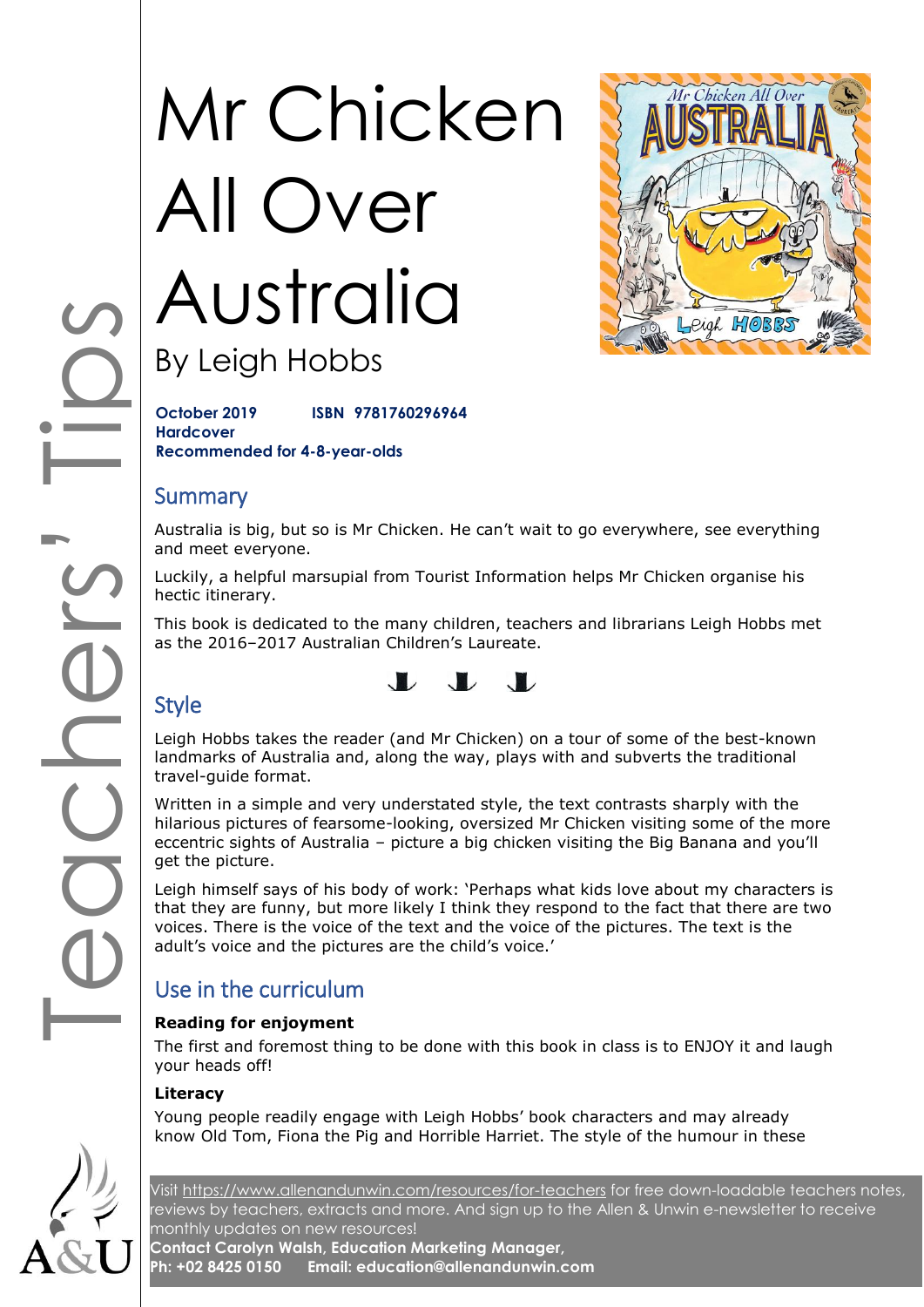

books largely derives from the contrast between the words and the pictures. Students who can express this contrast are exhibiting high-order literacy skills. There is also a particular tone of voice suggested by the words—slightly arch but largely deadpan. Older students need to learn the vocabulary used to describe writing and art and Hobbs' work evokes sophisticated vocab.: arch, deadpan, droll, dry wit, wry, idiosyncratic, anarchic, classic and timeless, juxtaposition (of words and images; expectations and reality), madcap comedy. (This list culled from reviews of Hobbs' work over the years.)

#### **Art and visual literacy**

The style of the illustrations is also a feature, reflecting the 'designed chaos' of the book as a whole. Leigh Hobbs cites the illustrations of Ronald Searle and Ludwig Bemelmans as strong influences: students can compare their work in the *St Trinians* and the *Madeleine* books with Hobbs' illustration style. All three illustrators capture a lot in a few lines and, in its use of line and colour, their work goes beyond illustration towards art. To justify this judgement, compare their work with that of cartoonists.

Students could also learn how to articulate the relationship between words and pictures in *Mr Chicken*. Whose point of view is represented by the words? Whose by the pictures? What third point of view might be found *between* the words and pictures.

# Themes

• letter-writing • landmarks • travel • friendship • Australia

# Discussion questions

#### **Pre-reading activity**

- a) If your class is familiar with Mr Chicken's previous adventures, tell them that Mr Chicken is coming to Australia and ask them what places they think he should visit while here and what uniquely Australian food he should eat. Compile a list of their suggestions.
- b) If your class has never seen a Mr Chicken book before, tell them that a giant yellow chicken travels the world to find out about different countries and their cuisines, and that in this book he has chosen to visit Australia. Again, ask them where he should go, what he should see, and what he should eat while here. Compile a list of their suggestions.

#### **Words and pictures**

- a) Read the story to your class without showing them the images. Ask them what kind of book they think this is.
- b) Now read the book with the images and ask them if the images change their idea about the kind of book it is.
- c) Explore, in a whole class discussion, reasons for why the text and illustrations support each other to make the combination very funny. Example: look at the image of Mr Chicken's planned itinerary on the map of Australia and compare that with the very calm response of the marsupial tourist information officer.

#### **Cover**

- a) Study the front cover of the book and ask students why they think the image has crinkly lines around it. Hand examples of stamps around the classroom with images of people and places on them. Encourage students to create their own image for a brand-new stamp commemorating Mr Chicken's visit to Australia.
- b) Ask them to name the Australian animals that feature on the cover.

**2**

These notes may be reproduced free of charge for use and study within schools but may not be reproduced (either in whole or in part) and offered for commercial sale.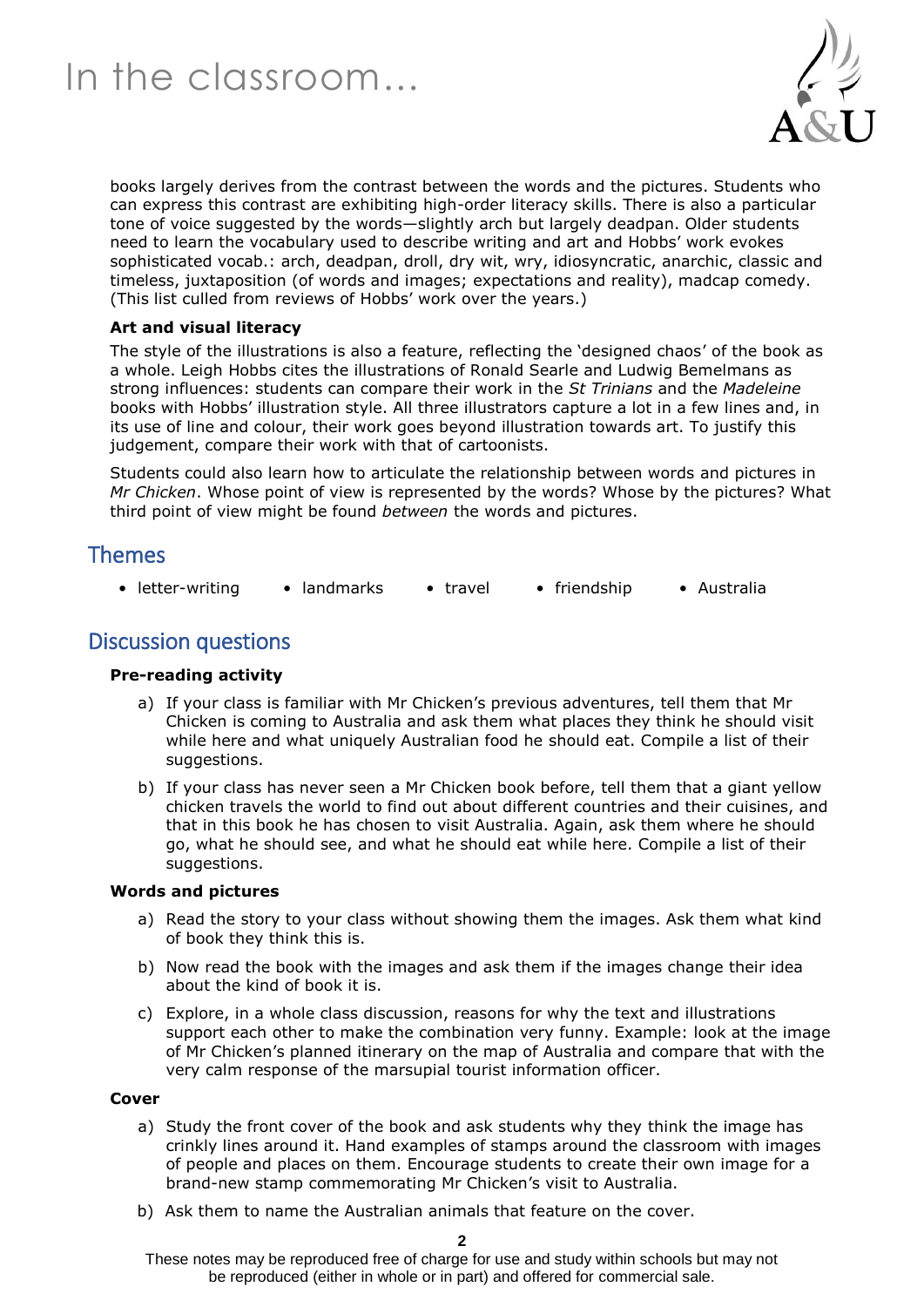# In the classroom…



c) Read the book and then read the blurb on the back. Explain that the purpose of a blurb is to encourage people to open the book and ask students to write their own blurb.

#### **Big things**

- a) Source photographic images of the famous 'big things' Mr Chicken visits in the book, e.g.: the Big Banana, Big Pineapple, Giant Koala, Big Prawn and Boxing Crocodile, and compare them to the illustrations in the book.
- b) Ask students why they think Australia has so many BIG things to visit, which ones they have seen or would like to see, and why.
- c) Ask them if they can come up with ideas for other big things they would like to see built around the country.

#### **Respect for Traditional Owners**

Older students might like to note that Leigh Hobbs asked the Anangu Traditional Owners and Uluru-Kata Tjuta National Park to check his pictures of Uluru in the book (see the note on the book's imprint page). In the text, he has used the rock's original Anangu name (not Ayers Rock) – and he has not shown anyone climbing it.

Discuss: ask students –

- a) why they think the Traditional Owners of Uluru might want to use their own name rather than the name given to the place by European colonisers; and
- b) why they think the Traditional Owners might not want people to climb Uluru, something that has been much discussed recently in the media.

#### **Illustrations**

- a) Spend some time looking at the pages where Mr Chicken visits iconic sights such as the Great Barrier Reef, the Sydney Harbour Bridge, Uluru and Flinders Street Station. Ask students which illustration they find the funniest and why they chose that image above the others.
- b) Turn to the page where Mr Chicken is suffering from pavlova-itis and is being stretchered to the Royal Flying Doctor Service plane. Point out to students that the words on the page don't tell us how Mr Chicken is feeling but that we have a very good idea from how he looks. Encourage them to discuss how the illustrator has used colour and line to emphasise that he has eaten far too much.

#### **Revisiting predictions from pre-reading activity**

Revisit the class's pre-reading predictions (Activity 1) and discuss how many of the places they thought he should visit appear in the book. And did they pick the foods he would try while here? Ask them if they learned any new things about Australia from reading this book.

#### **Extension**

- a) Apart from Paris, London, Rome and now Australia, choose another country or city for Mr Chicken to visit and write a new story following the style of Mr Chicken All Over Australia. Think about what famous landmarks Mr Chicken might see. What foods will he eat? If he's in a non-English-speaking country, what common words or phrases will he need to know?
- b) Explain to your class that the letters on the front and back endpapers are real. They were written by school children who invited Mr Chicken to visit them so they could show him their hometown or suburb and suggest things they could do together in Australia. Encourage students to write their own letter to Mr Chicken inviting him to RETURN to Australia, continue his adventures and see lots more interesting things.

These notes may be reproduced free of charge for use and study within schools but may not be reproduced (either in whole or in part) and offered for commercial sale.